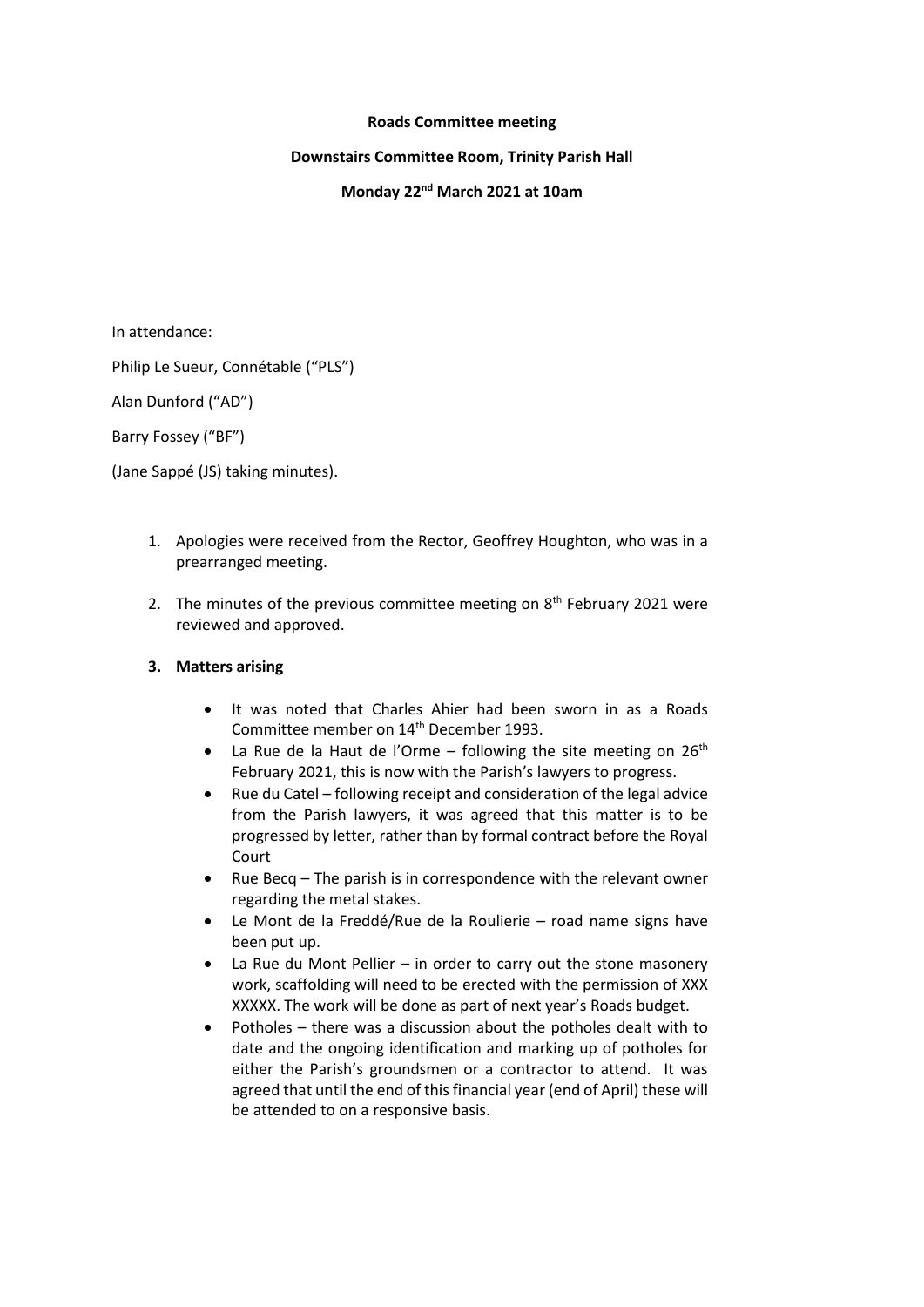### **4. Drainage in La Verte Rue**

The Committee had been provided with the relevant correspondence from the owner of XXXXX, requesting the installation of a new drain in the road, at a cost of £1,000.00.

It was noted that (i) some work regarding the flow of surface water in the road had already recently been done on the instruction and at the expense of the Parish, and (ii) it is a general principle that lower ground has to receive surface water running off higher ground.

The Committee agreed that a new drain could be installed in the road, at the expense of the owner, and subject to the work being of an adequate standard and the road being reinstated to its existing condition.

# 5. **Request for a private drain to cross the footpath which connects Rue des Haies & Rue D'Empierre**

The Committee had been provided with a copy of a letter received by the owner of XXXXX, who was writing on behalf of himself and three other property owners.

The letter detailed how the existing private foul sewerage system for the four properties was failing, and that the owners wanted to join the public foul sewer in La Rue des Haies via a new drain crossing the Parish's footpath.

Permission of the Roads Committee was being sought to cross the footpath with a new drain.

The Committee agreed to give the specific permission sought, and noted that a formal contract needed to be passed in due course before the Royal Court.

It was noted that, in order for the owners to connect to the main drains in La Rue des Haies, work would also need to be done in that road, for which the Committee's approval would also be needed. It was therefore agreed that, at the same time as writing to the owner regarding the consent given, this would be highlighted to them, along with further information being required about the extent of the work to be done in the road, the names of the other three owners, and the expectation of the Parish that all of its costs would be met by the owners. Once the additional approval has been granted by the Committee, the matter will be passed on to the Parish's lawyers.

#### **6. Resurfacing of Rue Becq**

The contractor's quote was considered and approved. It was agreed that the Connétable would progress this project.

It was noted that the Connétable had written to the owners of various properties in or near Rue Becq, to make enquiries about any intention of theirs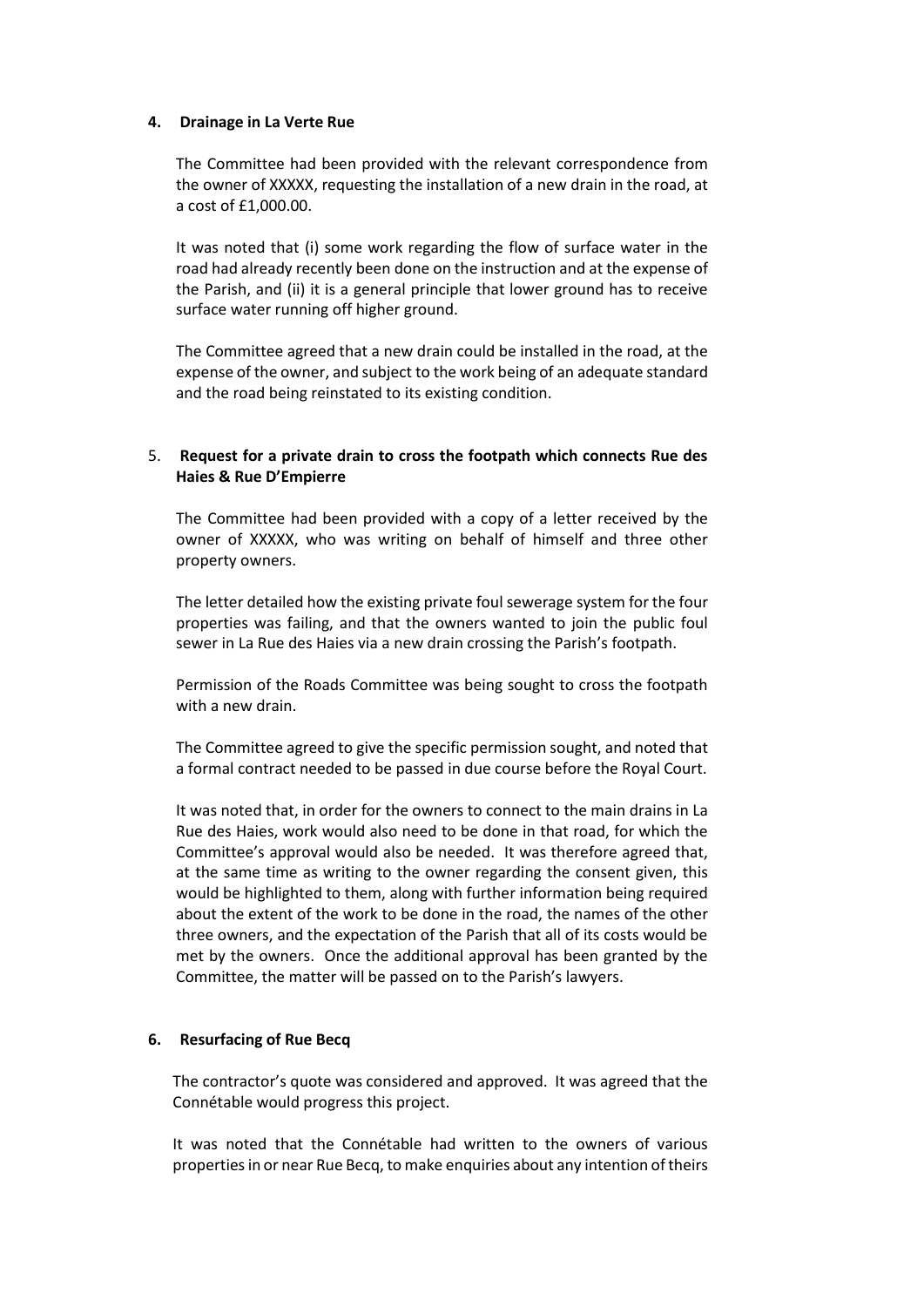to do road works in Rue Becq during the course of the next twelve months. So far, three out of five owners had already confirmed that they had no such intention.

### 7. **Potholes - update**

This had already been covered under agenda item 3., Matters arising.

#### **8. Any other business**

#### **La Rue de la Chicanne**

It was noted that, with the support of the owners of the two properties affected, this reinstatement of the road name had gone ahead, and road name signs erected, along with name signs for the nearby track known as Chemin de la Belle Hougue.

#### **Roads Committee election**

It was noted that the election that had been postponed in December 2020 because of Covid restrictions is likely to take place in or about May of this year, assuming a significant relaxation in restrictions, as was indicated by the GoJ's road map, occurred.

# **Speed limits around the Parish School**

The Connétable gave the Committee an update regarding recent progress, and it was noted that IHE anticipated the implementation of the reduction of speed limits around the school in time for the Autumn Term 2021.

# **IHE Trinity Village Scheme**

The Connétable briefed the Committee about the first meeting with IHE about the best way forward to deal with the issues affecting what can be described as the Village area. It was noted that the proposed Board acting as a facilitator of the Scheme and the liaison point between the community and the GoJ would consist of a maximum of 6 individuals, and that the Committee members would probably be stakeholders in the process.

# **Rue du Bailli**

It was noted that the Parish's groundsmen had recently collected the equivalent of two dustbins full of empty beer cans from the area, and that the day after that collection, more cans had appeared. This is going to be monitored.